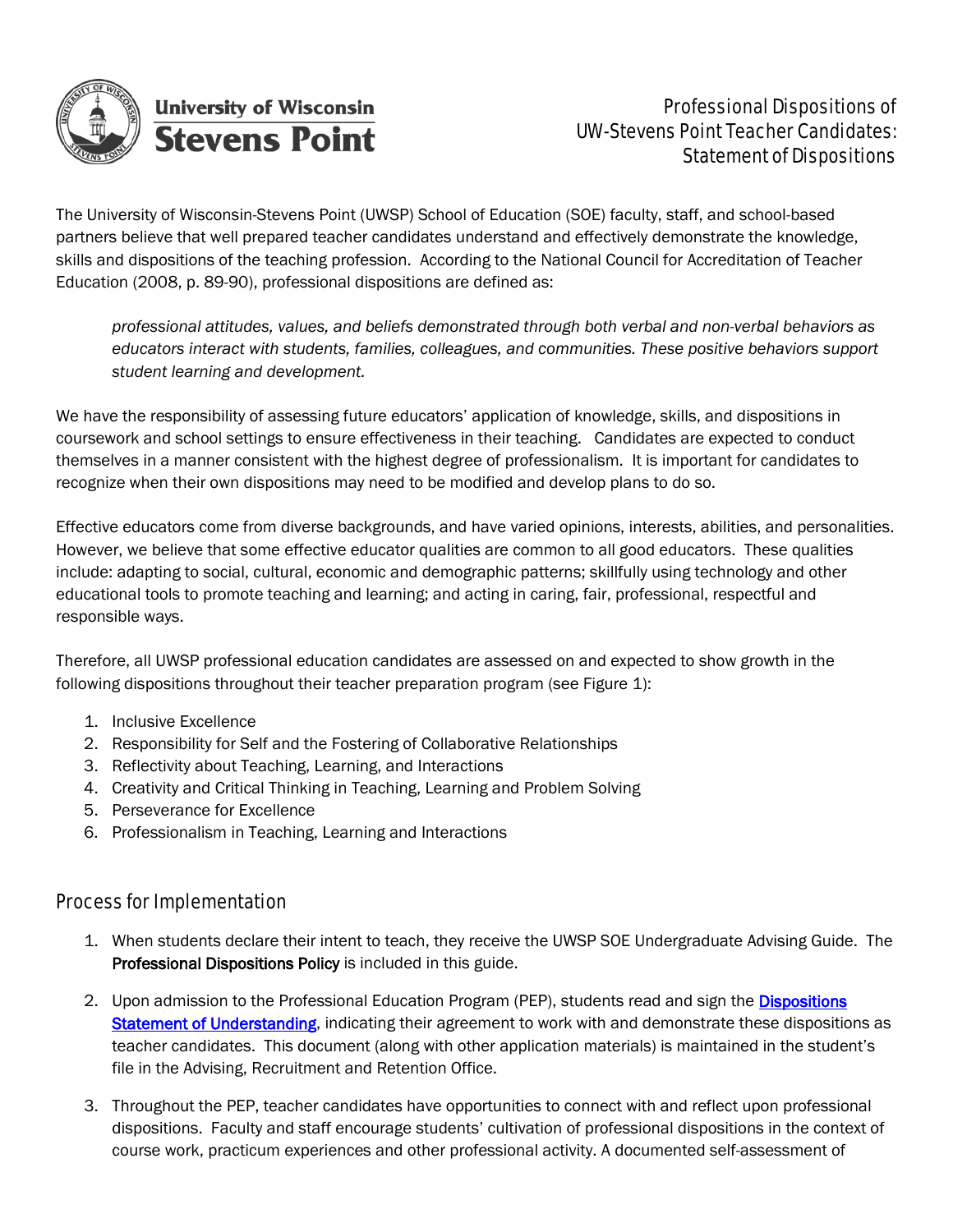professional dispositions occurs at these points in the PEP: introductory courses, fundamentals block courses, methods courses, application to student teach and throughout student teaching.

4. When the professional (faculty, staff, or school-based partner) observes significant and/or repeated discrepancies between dispositions demonstrated by the teacher candidate and those required by the profession, the following steps are initiated:

Step 1 The professional meets with the teacher candidate to discuss the behaviors or actions they have observed. During the meeting, the Step 1 Form is completed to document a growth plan which will be monitored for successful implementation.

Step 2 In the event the teacher candidate is not successfully implementing the growth plan, the professional and at least two other professionals meet with the teacher candidate and an advocate, if so desired. During the meeting, the **Step 2 Form** is completed to document an agreed upon intervention plan. In severe cases, a decision may be made to move immediately to Step 3.

Step 3 The professional and at least two other professionals (including the Associate Dean of the SOE) meet with the teacher candidate to recommend removal from the PEP (Step 3 Form).